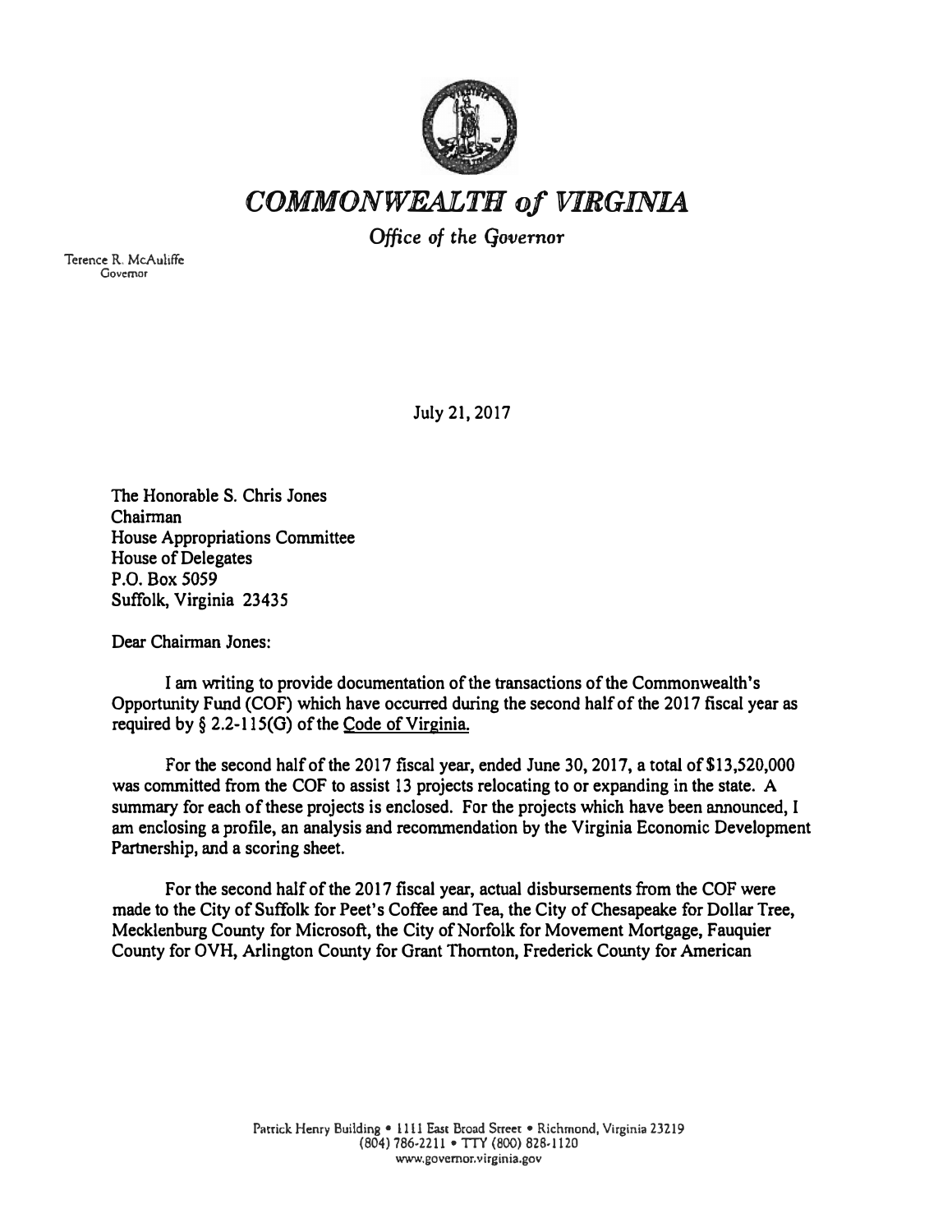**The Honorable S. Chris Jones July21,2017 Page Two** 

**Woodmark, Henrico County for Dominion Packaging, Henry County for Novatech, Spotsylvania County for idX, Dinwiddie County for Aldi, Washington County for Universal Companies, Henry County for Eastman Chemical, and Arlington County for Nestle. Actual disbursements totaled \$16,140,000.** 

Sincerely

**Terence R. McAuliffe** 

**Enclosures (Provided Electronically)** 

**cc: The Honorable Todd P. Haymore, Secretary of Commerce and Trade** 

**Mr. Stephen Moret, President and CEO, Virginia Economic Development Partnership**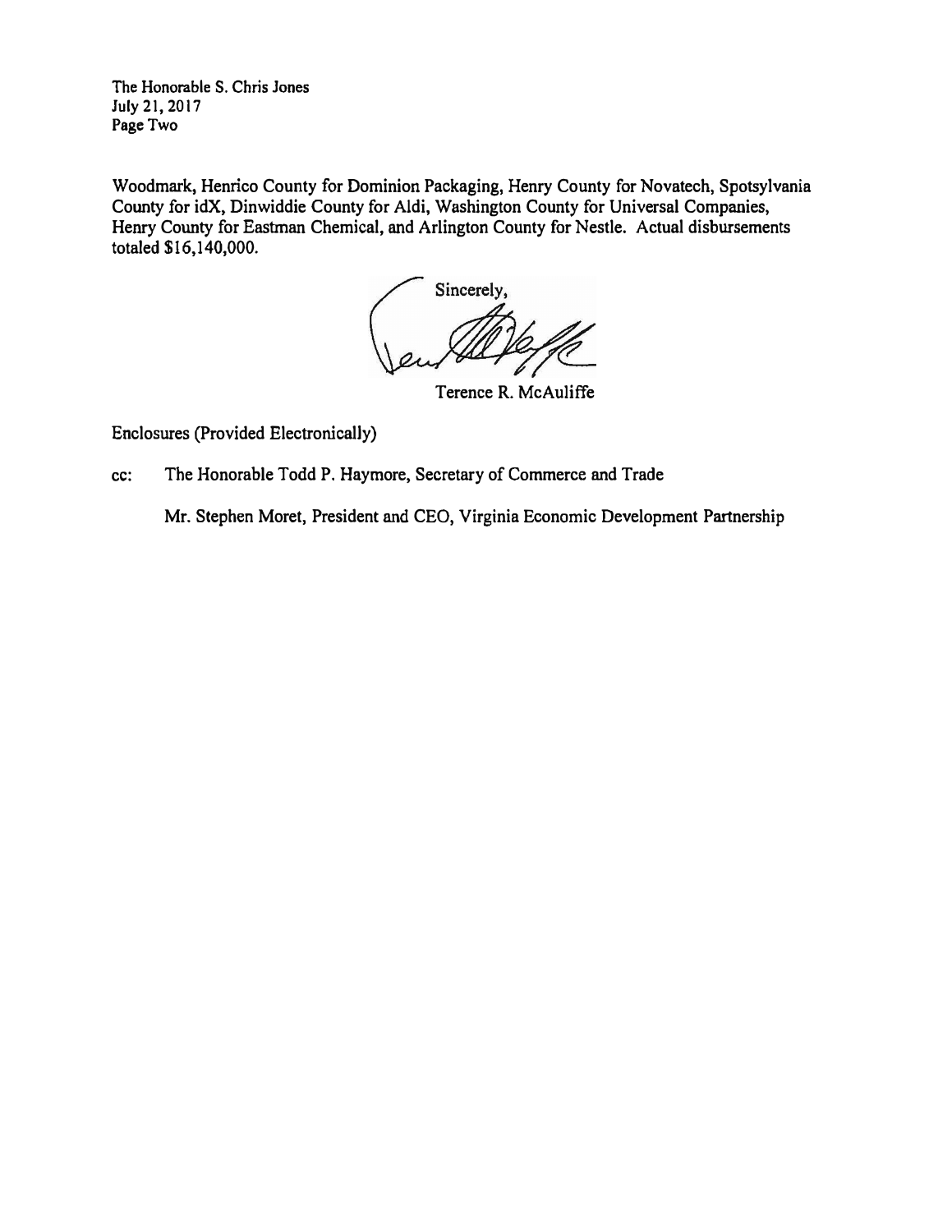## **PROJECT SUMMARIES**

- 1. Frederick County: **Navy Federal Credit Union,** a provider of financial services to all departments of the Navy military and civilian personnel, will expand its existing facility in Frederick County. This project will create 1,400 new jobs and an investment of \$100 million (amount of grant: \$2,000,000; use of grant: site preparation and building construction; other grants awarded: Virginia Jobs Investment Program grant of \$560,000, Virginia Economic Development Incentive grant of \$4,000,000; local match: \$2,000,000; anticipated completion date: January 2022; average wage of new jobs: \$60,314; prevailing average wage: \$41,648). This project has been announced.
- 2. City of Emporia: **SteelFab of Virginia** will expand its existing facility in the City of Emporia. A steel fabricator, this project will create 18 new jobs and an investment of \$2.1 million (amount of grant: \$50,000; use of grant: site and building improvements; other grants awarded: Virginia Jobs Investment Program grant of \$14,400; local match: \$50,000; anticipated completion date: June 2020; average wage of new jobs: \$29,400; prevailing average wage: \$29,150). This project has been announced.
- 3. Arlington County: **Nestle,** a global consumer products company, will relocate its headquarters from California to Arlington County. This expansion will create 748 new jobs and an investment of \$36.3 million (amount of grant: \$6,000,000; use of grant: building improvements and workforce training; other grants awarded: Virginia Jobs Investment Program grant of \$1,122,000, Virginia Economic Development Incentive grant of \$4,000,000; local match: \$6,000,000; anticipated completion date: December 2019; average wage of new jobs: \$127,719; prevailing average wage: \$85,146). This project has been announced.
- 4. City of Richmond: **Owens** & **Minor,** a distributor and provider of medical and surgical supplies, will locate a new customer engagement and back office operations facility in the City of Richmond. Owens & Minor will create 300 new jobs, retain 200 jobs, and invest \$15 million (amount of grant: \$1,500,000; use of grant: building improvements and workforce training; other grants awarded: Virginia Jobs Investment Program grant of \$300,000, Enterprise Zone Job Creation grant of \$1,184,000, Enterprise Zone Real Property Investment grant of \$200,000; local match: \$1,200,000 (City was granted waiver for full match); anticipated completion date: January 2020; average wage of new jobs: \$52,700; prevailing average wage: \$58,289). This project has been announced.
- 5. Spotsylvania County:  $idX$ , a manufacturer of furniture and fixtures, will locate a new facility in Spotsylvania County. This expansion will create 150 new jobs and an investment of \$7.2 million (amount of grant: \$400,000; use of grant: building upfits and infrastructure improvements; other grants awarded: Virginia Jobs Investment Program grant of \$117,000; local match: \$1,525,000; anticipated completion date: June 2020; average wage of new jobs: \$55,502; prevailing average wage: \$38,162). This project has been announced.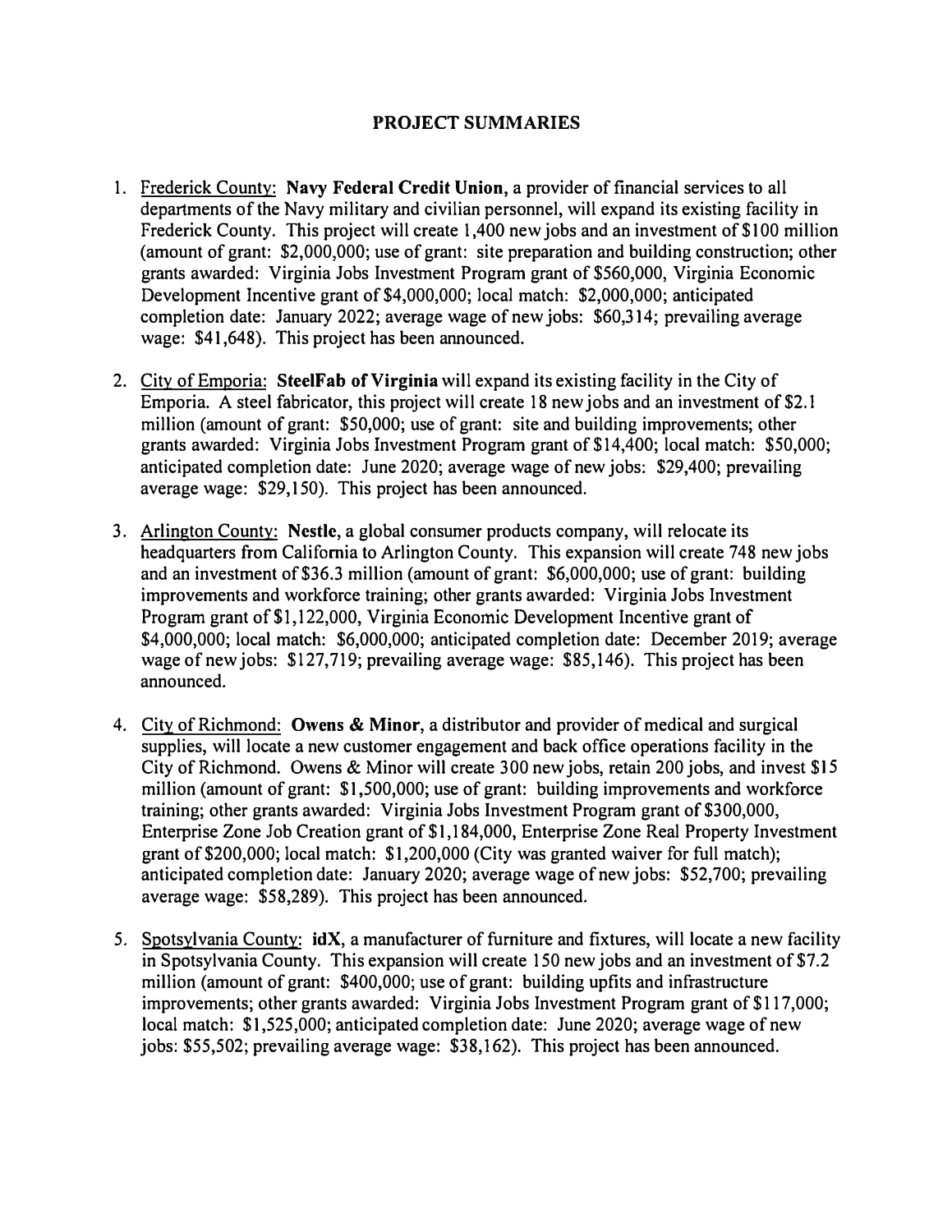- 6. City of Suffolk: **Atarfil** is a manufacturer and distributor of thennoplastic geomembranes for use in mines and landfills. Locating in the City of Suffolk, the company will create 15 new jobs and an investment of \$5.1 million (amount of grant: \$60,000; use of grant: building improvements and workforce training; other grants awarded: Virginia Jobs Investment Program grant of \$19,500, Port Economic and Infrastructure Development grant of \$15,000; local match: \$60,000; anticipated completion date: June 2020; average wage of new jobs: \$52,547; prevailing average wage: \$46,436). This project has been announced.
- 7. Not Yet Announced.
- 8. Arlington County: **Bloomberg BNA** is a publisher of advisory and research reports, books, and newsletters for business, government, and academic professionals. Bloomberg BNA will consolidate and expand its facility in Arlington County, creating up to 125 jobs and investing \$5.5 million (amount of grant: \$500,000; use of grant: building improvements and workforce training; other grants awarded: Virginia Jobs Investment Program grant of \$100,000; local match: \$2,000,000; anticipated completion date: June 2020; average wage of new jobs: \$85,500; prevailing average wage: \$85,234). This project has been announced.
- 9. Pulaski County: **Phoenix Packaging,** a manufacturer of plastics packaging, will expand its existing facility in Pulaski County. This project will create 145 new jobs and an investment of\$48.7 million (amount of grant: \$600,000; use of grant: site preparation and building costs; other grants awarded: Virginia Jobs Investment Program grant of \$116,000, Virginia Investment Partnership grant of \$1,000,000, Enterprise Zone Job Creation grant of \$259,000, Rail Industrial Access Program grant of \$450,000, Port Economic and Infrastructure Development grant of \$84,000; local match: \$1,054,000; anticipated completion date: August 2021; average wage of new jobs: \$40,978; prevailing average wage: \$36,777). This project has been announced.
- 10. Not Yet Announced.
- 11. Henry County: **Eastman Chemical Company,** a manufacturer of solar film, will expand its existing facility in Henry County. This expansion will create 15 new jobs and an investment of \$11. 7 million (amount of grant: \$50,000; use of grant: building improvements; other grants awarded: Tobacco Region Opportunity Fund grant of \$115,000, Enterprise Zone Job Creation grant of \$38,000, Enterprise Zone Real Property Investment grant of \$100,000; local match: \$50,000; anticipated completion date: July 2020; average wage of new jobs: \$43,000; prevailing average wage: \$31,808). This project has been announced.
- 12. City of Newport News: **Ferguson Enterprises, Inc.,** a supplier of commercial and residential plumbing, will expand its existing facility in the City of Newport News. Ferguson will create 434 new jobs and invest \$82.8 million (amount of grant: \$2,000,000; use of grant: building construction; other grants awarded: Virginia Jobs Investment Program grant of\$347,000, Enterprise Zone Job Creation grant of \$1,251,000, Enterprise Zone Real Property Investment grant of \$200,000; local match: \$34,310,000; anticipated completion date: August 2020; average wage of new jobs: \$45,000; prevailing average wage: \$51,227). This project has been announced.